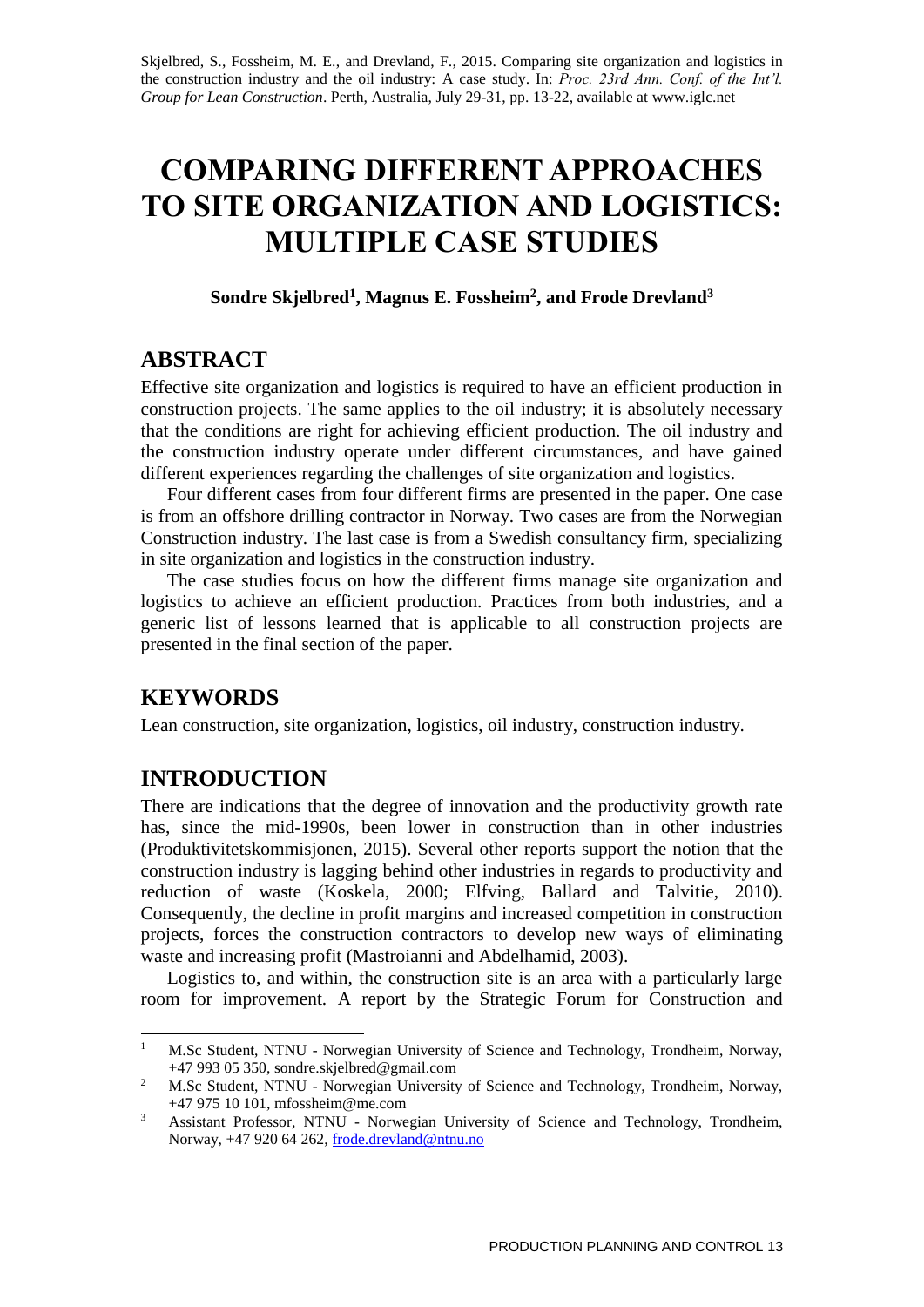Construction Products Association (2005) in the UK, estimates that based on evidence from other industries, cost savings of 10-30% can be achieved through effective application of logistics management techniques.

Although space needs and activity scheduling are mutually dependent, they are often considered separately (Zouein and Tommelein, 2001). Their interdependence is often ignored in the planning phase and may not be dealt with until construction is underway. Unforeseen problems identified late in the process are often expensive to remedy and can in many cases be avoided if considered at an earlier point in time. This indicates that there is a huge potential in the improvement of logistics and site organization.

In recent years, there have been several research papers addressing supply chain management (e.g. Arbulu and Ballard, 2004; Pinho, Telhada and Carvalho, 2008; Elfving and Ballard, 2013). These have focused on the flow of goods into the construction site. However, in the literature search for this paper, we found little recent research on the topic of site organization and logistics. Except for some papers that look at specific space planning tools (Tommelein and Zouein, 1993), there has been given little attention to the internal management of construction materials on site.

The paper aims to uncover effective and efficient practice for site organization and logistics on construction projects. This is done by studying three cases from the Scandinavian construction industry, where different approaches are employed. Furthermore, we also study a case from the oil and gas industry. This industry faces challenges in regards to operating in a large geographical area, while the worksites (the oilrig) are very confined. This makes an effective logistics scheme, and a carefully planned site layout, crucial for efficient production.

#### **METHODOLGY**

Construction logistics and site organization can be viewed as a result of project participants' decisions made in order to support the production. To get an in-depth understanding of this thought-process, we chose to conduct multiple case studies. Case studies are a qualitative research method that is well suited for digging deeper and gaining concrete, context-dependent knowledge (Flyvbjerg, 2006).

Projects with varying characteristics and executed by dissimilar companies were chosen. This ensured exposure to a wide variety of practices. While conducting the case studies a process of triangulation was employed. This implies using several sources of evidence to corroborate the findings in the case studies (Yin, 2013).

Semi-structured open-ended interviews were the main source of evidence in all of the cases. It was chosen to start the interviews by asking open-ended questions to avoid pointing the interviewees in a specific direction. However, a structured interview guide was also used to not leave out important aspects. By interviewing foremen, construction managers and project managers, different perspectives were accounted for.

The case studies are presented as narratives, allowing the reader to make their own interpretations. However, the main findings of the cases are summarized and discussed in the last section of the paper. Furthermore, documents such as site plans and procedures were reviewed. The last source of evidence was physical observations made by conducting site visits. The research methodology was the same in all of the case studies and the interviewees were asked identical questions to avoid bias.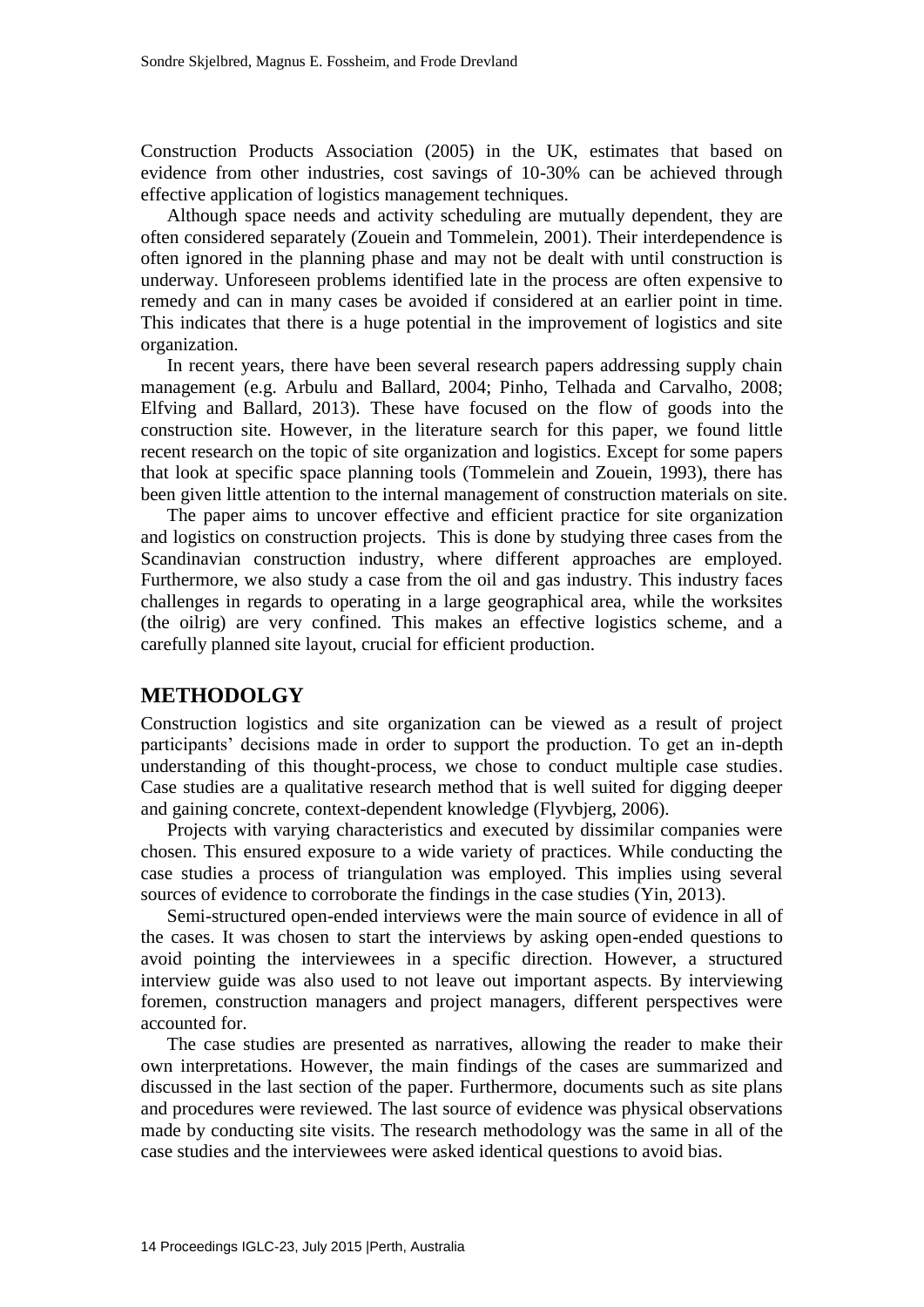# **RESULTS**

#### **CASE 1: HERSLETH ENTREPRENØR AS**

The first case was the construction of a residential facility by Hersleth Entreprenør AS, a small Norwegian contractor. It was a design-build project with a value of 72.6 million NOK.

The forward planning was conducted in the design phase. Hersleth combined the role of design manager and project manager. This person planned the activities in a timeframe of 3-4 months prior to field execution. The production manager and foreman made a detailed activity plan, 1-2 weeks prior to field execution.

The layout of the site was planned in the design phase and remained the same for the entire construction period. The goal was to find a feasible and cost efficient layout while having easy access to water, sewage and electricity. The planned road and parking lot for the finished project was established early in the process, so that the construction work could take advantage of them. Therefore, trucks had access to the whole perimeter of the site, and could easily make deliveries exactly where the materials were needed.

Experience and routine from earlier projects was emphasized as the management's greatest asset in the planning phase. Most of the planning was done based on how it had been done on other projects. Hersleth did not operate with a separate order-schedule, but the orders were manually tracked and closely linked to the main progress-schedule. The contractor used construction drawings in an early phase to be able to order materials with a long lead-time, such as elevators.

The materials were delivered before the planned start of installation and stored temporarily on site. Efforts were made to store materials unexposed to the elements. Materials such as drywall and plywood were typically hoisted into the building per floor before the next level was added.

Hersleth had chosen to not rent a stationary crane. All of the larger lifts on the projects were related to pre-fabricated elements. These were all purchased with contracts that included delivery and installation. The supplier was also responsible for providing the crane, and brought a mobile crane on site as needed. This allowed Hersleth to carry out the remaining lifting operations at the site using only a truckmounted crane. This was deemed the most cost efficient solution for this project.

Small make-to-stock (MTS) products, such as screws, nuts, bolts and personal protection equipment was delivered by one supplier. To avoid having to place several orders for these MTS products, vendor-managed-inventory (VMI) was implemented. The inventory of the "satellite store" was decided by the foreman and stocked once a week by a representative from the supplier.

#### **CASE 2: VEIDEKKE ENTREPRENØR AS**

The second case was the construction of a new high school. This was a publicprivate-partnership project with a budget of 765 million NOK. Veidekke Entreprenør AS, one of the largest general contractors in Scandinavia, was responsible for both the planning, design and construction phase.

Veidekke operates by their framework for project-based production, Collaborative Construction Management (CCM). This is an adaptation of The Last Planner System that has been used by Veidekke since 2006 (Fundli and Drevland, 2014). Site layout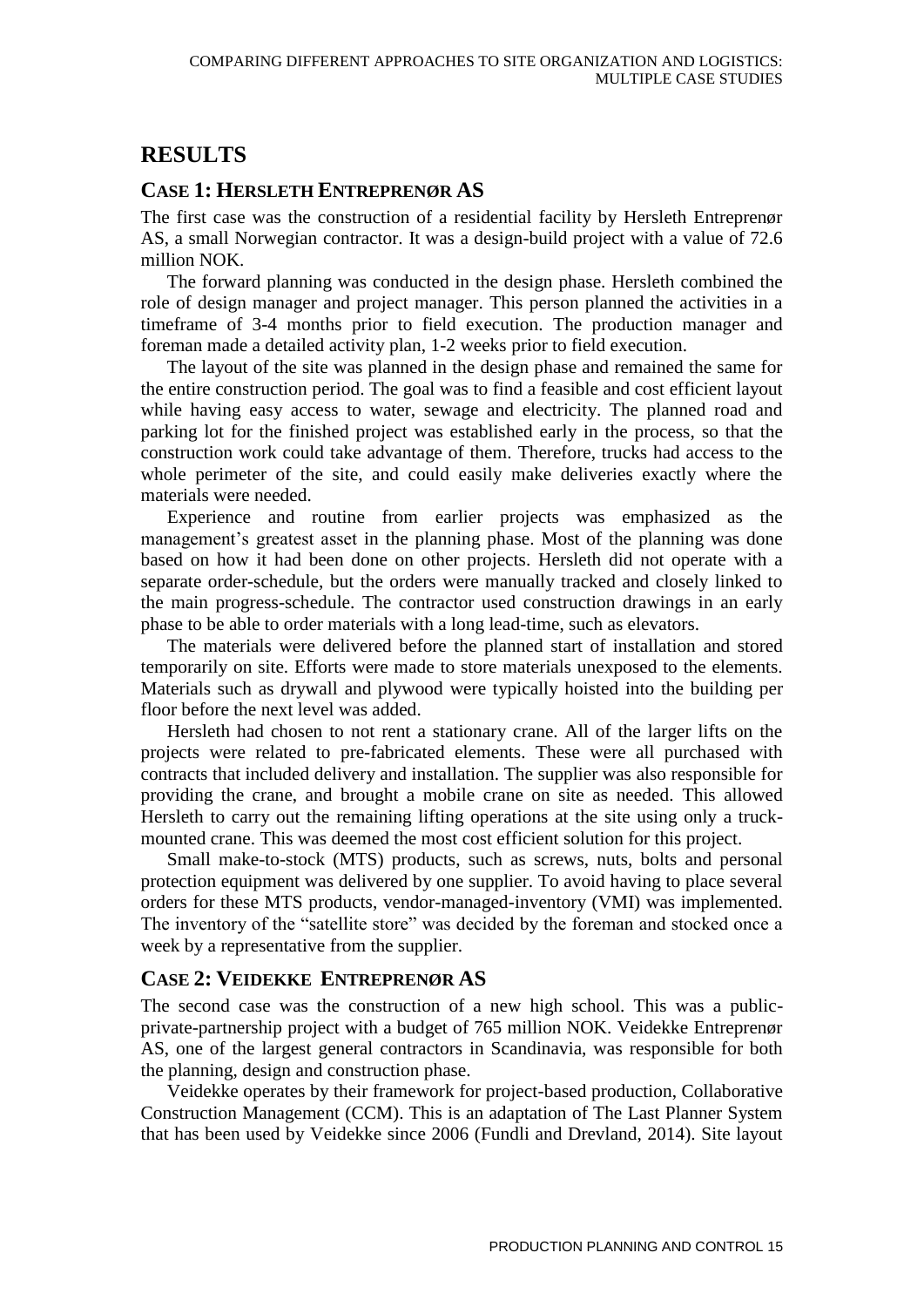and logistics is an aspect of the CCM framework and is considered on all levels of planning. An overall plan for the site layout and logistics is made as early as in the design phase. However, this plan is of a dynamic character and is updated according to the production phases of the project.

When Veidekke planned the site layout for the project, they divided the construction period into six phases with six corresponding phase plans. The access road to the site and the crane, were placed so that they would avoid coming in conflict with the safety and operation of the old high school. The construction of the building was also done in such a sequence that materials could flow within the construction site without having to establish more than one access road. This was done by delaying the construction of the center of the building to allow trucks to access the back of the building through here, driving across the foundation.

Veidekke had a schedule for ordering materials, which gave information on what had to be ordered, when, and by whom. This allowed them to always be aware of lead times and critical dates. The material supplier delivered MTS items such as plywood, drywall, and steel twice a week on "milk routes". This made it important to plan ahead, to avoid having to pay the additional cost express delivery would entail. Like Hersleth, Veidekke also employed VMI. The inventory of the "satellite store" was decided according to the phase the project was in and was stocked once a week.

To avoid congestion at the gate, caused by several deliveries arriving at the same time, they had a list with time-slots for deliveries that the trades could reserve. This was meant for deliveries that would utilize resources such as the crane or other lifting equipment.

The construction office and worker accommodations were located outside the construction site. This made receiving visitors and minor deliveries easier, as they did not have to conform to the site's safety regulations. The minor deliveries were received outside the construction fence in a designated area.

The project management tried to get materials delivered only when they were needed – just-in-time. This was to avoid materials being in the way, taking up space and risk being damaged. However, materials such as drywall and steel were laid down on one level before the next level was added. This was done to make the lifting operations easier. Smaller materials and equipment had to be transported up the staircase by the work crews.

#### **CASE 3: SVENSK BYGGLOGISTIK AB**

Unlike the first two cases the third case does not revolve around a specific construction project nor a contractor. Rather, Bygglogistik AB acts as a third party consultant, providing logistics and material handling services for construction projects. The company builds its consulting business around a comprehensive logistics analysis. This analysis considers the parameters of the construction site and its surroundings while developing the logistics plan. The layout of the workplace and understanding how the contractor will execute the construction process is essential in the analysis. Logistics in all of the project phases, such as site preparation, framework and interior work, should be taken under consideration in an early phase. Bygglogistik emphasizes the importance of early involvement of foremen to get input on solutions that are both practical and efficient.

Bygglogistik conducts the logistics analysis using AutoCad, with additional embedded symbols and shapes. This allows them to evaluate different solutions. For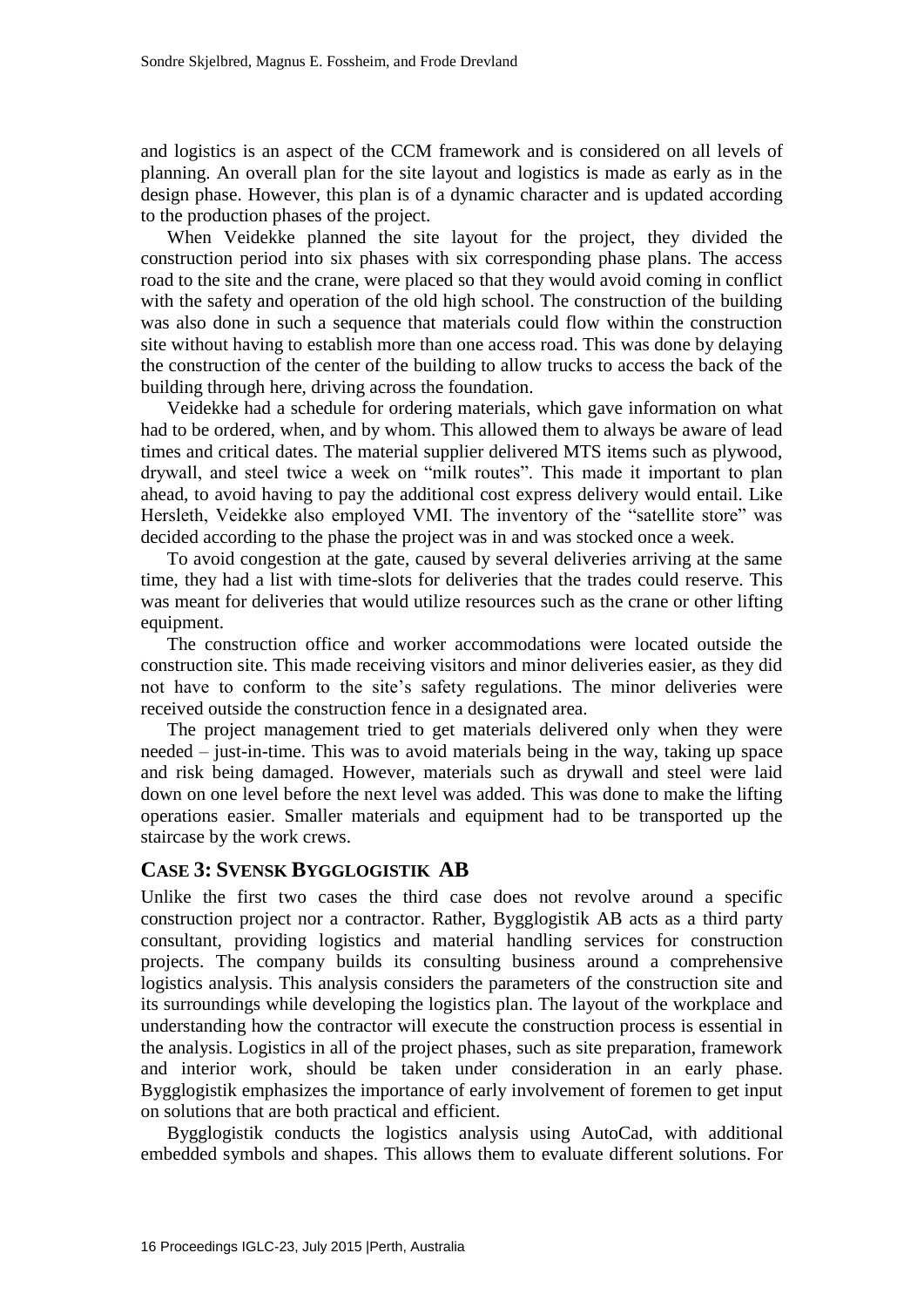example, by inserting crane radiuses they can find the optimal size, number and location of crane. The consultants also consider several other aspects regarding the crane location, such as establishing- and decommissioning-cost.

The logistics analysis is divided in two separate parts: the outer and inner analysis. Both the inner and outer analysis recognizes that the parameters of the construction site is dynamic and will therefore result in a dynamic logistics plan.

The outer analysis highlights the parameters for the construction site and the relationship to its surroundings. In other words, this analysis uncovers the possibilities and limitations that are present on the site and in the vicinity. Early planning gives the opportunity to take advantage of the area's possibilities, and mitigate the negative impacts of the area's limitations. For instance, renting space close to the site can be a good solution if there is not enough space for a laydown yard. The outer analysis must also consider disturbance to surrounding neighbors. It also considers the optimal placement of all necessary equipment to make material handling as efficient as possible. This can be visualized in a 3D-model as shown in *[Figure 1](#page-4-0)*. The allocation of storage space for the various contractors is also a result of this analysis.



*Figure 1. 3D Logistics Analysis*

<span id="page-4-0"></span>The inner analysis considers the flow of material from when they reach the gates of the construction site, until the final point of installation. According to Bygglogistik, aspects that are not taken into account in the planning phase can cause major added costs at a later stage in the project. Therefore, it is important to take into account both the size of the materials and the turning radius of delivery equipment. One example of a result from this analysis is to decide to design pre-fabricated elements with temporary openings to allow internal transportation of materials. Figure 2 shows a project where it was originally planned to use several construction elevators. By having temporary openings, only one elevator was required. Solutions like this can provide large cost savings.

Bygglogistik stresses early consideration of material handling. It gives them the possibility to impose certain delivery and packaging requirements on suppliers. For instance, less efficient packing results in the workers having to spend unnecessary time sorting, unpacking and distributing the windows. The window supplier can be required to package the windows on separate pallets for each apartment and in way that facilitates unpacking. This is usually no problem to arrange, if the request is made before making a purchase. However, this can be costly to arrange when the deal is done.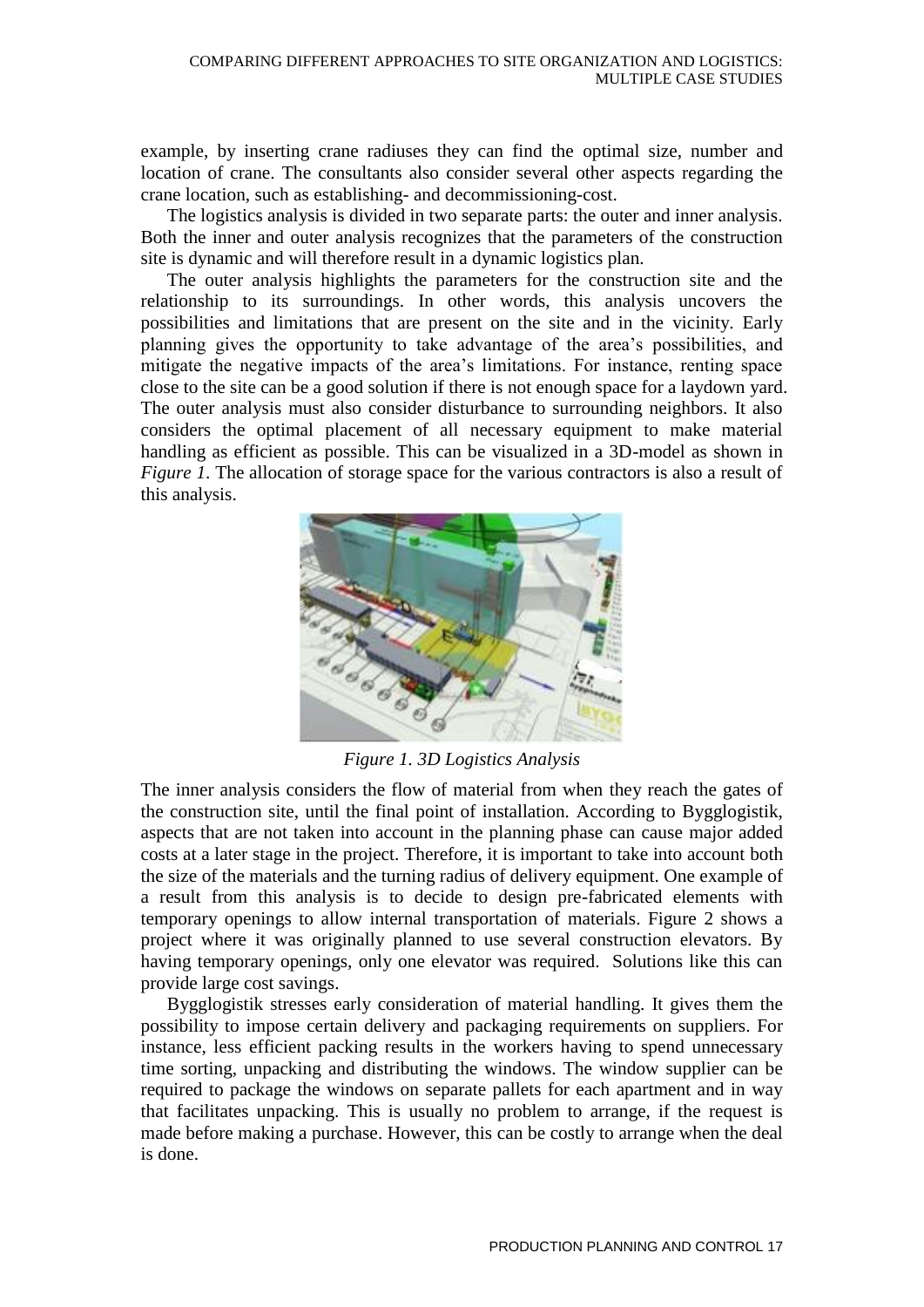

*Figure 2. Design of temporary openings*

Logistics Patrol is another service offered by Bygglogistik. This service comprises of the transport of materials into the building, and debris out of the building, after regular work hours. This means that the construction workers can focus on their trades, not performing material handling, and that the production will not be interrupted by material deliveries. Bygglogistik focuses on carrying out the work as economically as possible so that the customer will benefit. After finishing the job, the patrol creates a report informing of what has been done, and any damage occurred during delivery from the factory or occurred during the internal handling at the construction site.

Bygglogistik has developed a web-based software called LogNet for managing deliveries to the construction site. LogNet schedules the deliveries and provides a real time update of when they are arriving at the site. All users with access are able to check which unloading resources are available in a given time period. Everyone who is responsible for ordering materials to the site have access to this tool, and have to apply for a time-slot for their delivery. The time-slot has to be booked at least five days in advance. The administrator, usually the logistics manager, has to consider if the required resources are available. Based on the availability, the request is either accepted or a new time-slot is suggested.

All deliveries must be called-in by the driver 30 minutes prior to arrival at the construction site. When the materials arrive at the site the logistic manager will register them, and the responsible person will be notified by receiving a text message from LogNet. The materials will then either be picked up by the contractor or temporarily stored until the Logistics Patrol arrives in the afternoon. The logistics manager has a standby system with a dedicated parking area for delayed deliveries, and accepts the deliveries when the handling resources become available.

Bygglogistik was hired as a consultant and responsible for material handling in a residential project in Gothenburg with 162 apartments. The contract value of the project t was 160 million SEK. The marketing manager stated that the total achieved savings due to working efficiently with logistics was 16,000 working hours compared to what was estimated in the tender agreement. The total savings incurred for the project amounted to approximately 5.6 million SEK. The consulting and material handling cost for using Bygglogistik was approximately 2 million SEK. Total cost savings incurred by the developer was thus 3.6 million SEK.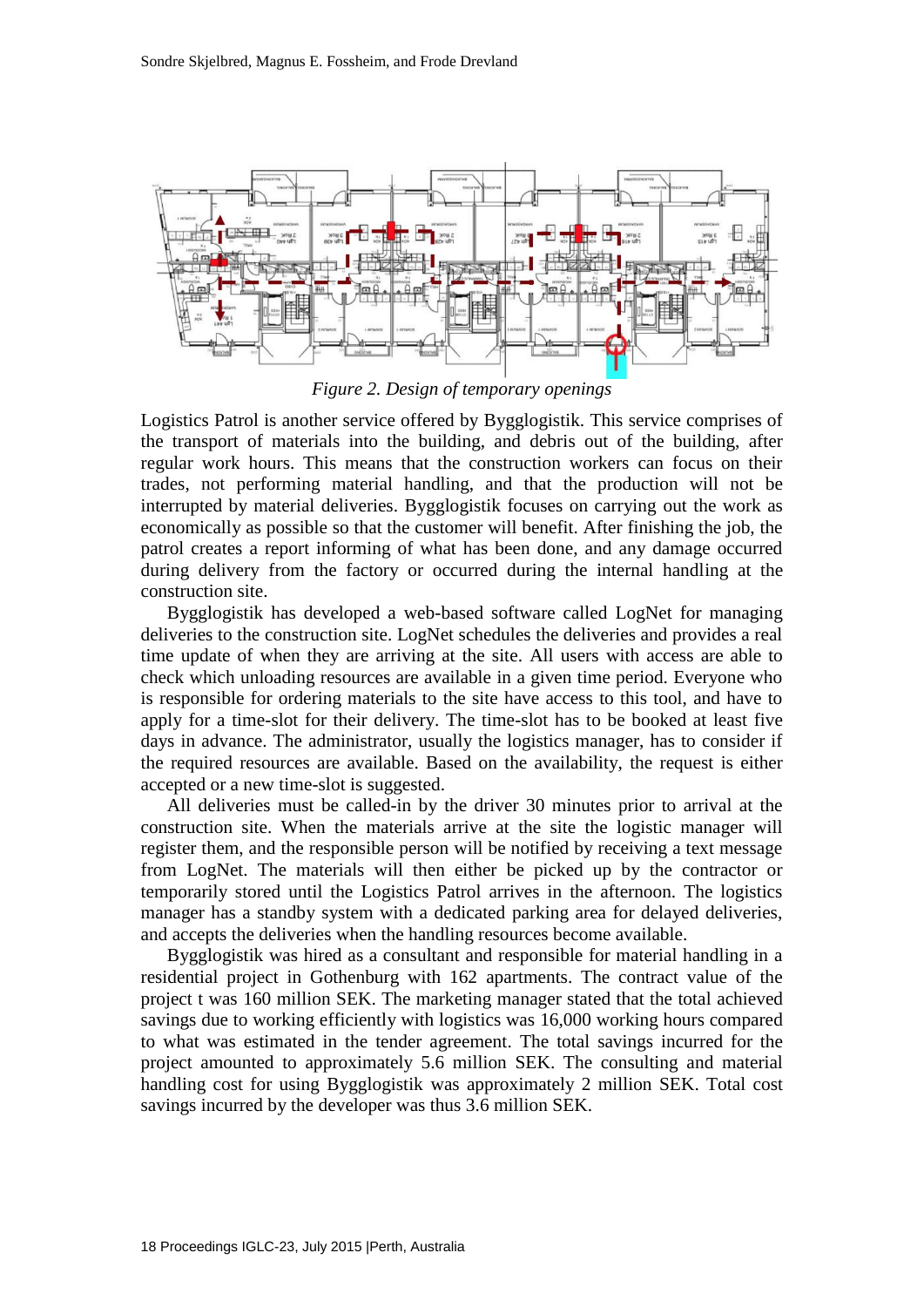#### **CASE 4: SONGA OFFSHORE**

The last case is from the oil and gas industry. Songa Offshore is a Norwegian drilling contractor founded in 2005. The company presently operates a fleet of three midwater semi-submersibles, but an additional four are being built and will be delivered within 2015. Songa Offshore is Statoil's largest drilling services provider operating in the harsh environment of the North Atlantic Basin (Songa Offshore, 2013).

One of the major challenges in regards to logistics in the offshore oil industry is the distance from the material supplier to the location of the oilrigs. The harsh weather conditions are also a factor that has to be considered. Scarcity of storage space on the oilrigs, long lead times on material orders, and large distances makes an effective logistics system a necessity to achieve efficient operations. Material handling onboard the oilrig is also a major challenge, and a field where there is great potential for improvement. One of our informants claimed that drilling for oil is about 90% logistics, making it extremely important to streamline this.

Many components that are crucial to the operations offshore have long lead times and it is therefore important to have spares, in addition to a buffer of consumables. While the most critical parts are stored on the oilrigs, most of the materials are stored at the base onshore. The base is also where deliveries from suppliers are made, repackaged and shipped offshore to the oilrigs. There is an advanced ERP-software in place, which comprises several functions, to keep up with maintenance needs. It alerts when maintenance is to be performed, produces a list of required materials, makes a work order request, orders the required materials and the transportation of them.

Limited space on the supply vessels, low frequency of shipments and weather conditions make forward planning and coordination with the operations team critical. If, for some reason, the necessary equipment has not been delivered on time, or spare parts are not readily available, the drilling contractor risks losing several hundred thousands of dollars in revenue. In such cases, the contractor goes to great lengths to get the parts. In some cases this even means chartering a helicopter to deliver a single piece of equipment. Therefore, there has to be a balance between just-in-time deliveries and buffers, being that the stakes are so high.

When supply vessels arrive at the rig, the deck crew operates offshore cranes to hoist the materials onboard. The containers are placed on deck according to where the materials are to be utilized and to optimize the deck space. The storekeeper makes sure that all the containers on the manifest are delivered, following a careful inspection and registration of the materials that have been delivered. Thereafter the person responsible for the order is informed that the materials have arrived.

The crew working on deck serves as a support function for the drilling crew, being responsible for all the logistics on the rig. Ideally they should have parts ready for delivery to the drill deck when they are needed. However, this isn't always the case. The ongoing operations on the drill deck is not very transparent, making it difficult for the deck crew to plan ahead and place materials in a logical manner according to drilling progress. This results in unnecessary material handling, which consumes resources in the form of labor and lifting equipment.

Based on decades of experience there has emerged a consensus viewing drilling operations as the handling and movement of parts and equipment. While the newer oilrigs are optimized for efficient material handling, the older rigs have several areas and rooms that are not accessible with crane, truck or elevators. The design of the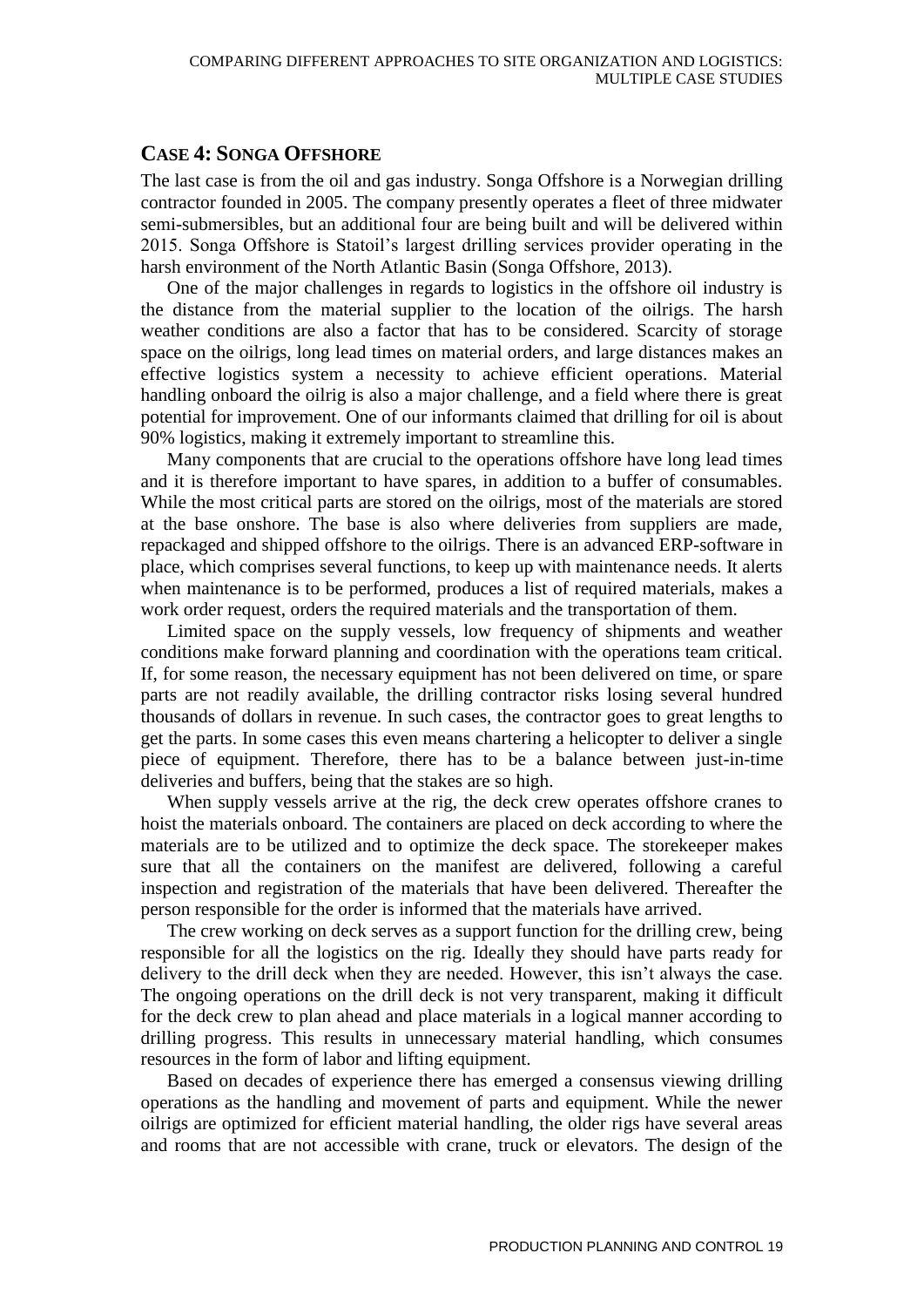new Cat-D rigs, which Songa has under construction, is tailored for efficient material handling. Flushed decks makes the entirety of it accessible with a forklift truck, and heavy equipment is moved on a tailored skidding system. Offshore cranes will handle heavy lifts on deck and to supply vessels, while elevators between the levels make the flow of materials within the rig more efficient. According to NORSOK Standard, "The installation shall be designed to ensure that the number of lifting operations is minimized" and "to facilitate use of fork lift truck or trolley, all transportation routes shall be planned without any obstructions or thresholds." (Norwegian Standard, 2012) The goal is that this new rig design will be 20% more efficient than conventional rigs (Statoil, 2011).

Furthermore, there is great potential for developing and implementing software to streamline logistics and material handling. The idea is to utilize computer advanced visualization tools (CAVT) to make the needs of the drill crew more transparent. Because the drilling operation is planned in 15-30 minute intervals it is possible to also plan the logistics down to this level of detail. The crew on deck would then be able to place equipment strategically to effectively accommodate the drilling operations while optimizing space usage and minimizing lifting operations. Also, by virtually placing the equipment and parts on a 3D-layout of the rig, the crew is able to keep track of where the equipment is at all times.

## **DISCUSSION**

In construction, materials are ordered, transported, delivered, stored, moved around, and processed before final installation. These steps should be made as efficient as possible. Steps such as moving and temporarily storing materials at the construction site are waste (Koskela, 2000), and should ideally be eliminated altogether.

Material handling within the construction site should be a priority on all projects. However, we found this to be lacking in some of the cases. Previously, in the oil and gas industry, this was barely a consideration while now it is one of the most important aspects of rig design and operations. Based on our observations, we believe the construction industry could potentially achieve great improvements in production. This will likely require that the efficient flow of materials within the site is considered far earlier on in the project than what now is typical. Solutions like the temporary opening in the pre-fabricated elements that we saw in the Bygglogistik case are only possible if they are considered as an integral part of the design process.

Planning the site layout, logistics, and allocating the proper resources are essential for an efficient production. There are clear differences in how these aspects are managed in the cases reviewed. Bygglogistik and Songa Offshore use ample resources to plan the layout of an effective production area. Hersleth seems to consider logistics as a field that can easily be managed using previous experience. We believe this business-as-usual attitude may limit the opportunities for improvement, and that a more structured approach, like the framework Veidekke performs by, is required.

The flow in production should never stop due to lack of materials. However, this does not mean that all materials should be ordered as early as possible and stored on site, but rather that they should arrive just-in-time on site. A balance between material buffers on site and just-in-time deliveries should be evaluated based on certain conditions: distance to supplier, lead time, level of detail in the plans, and amount of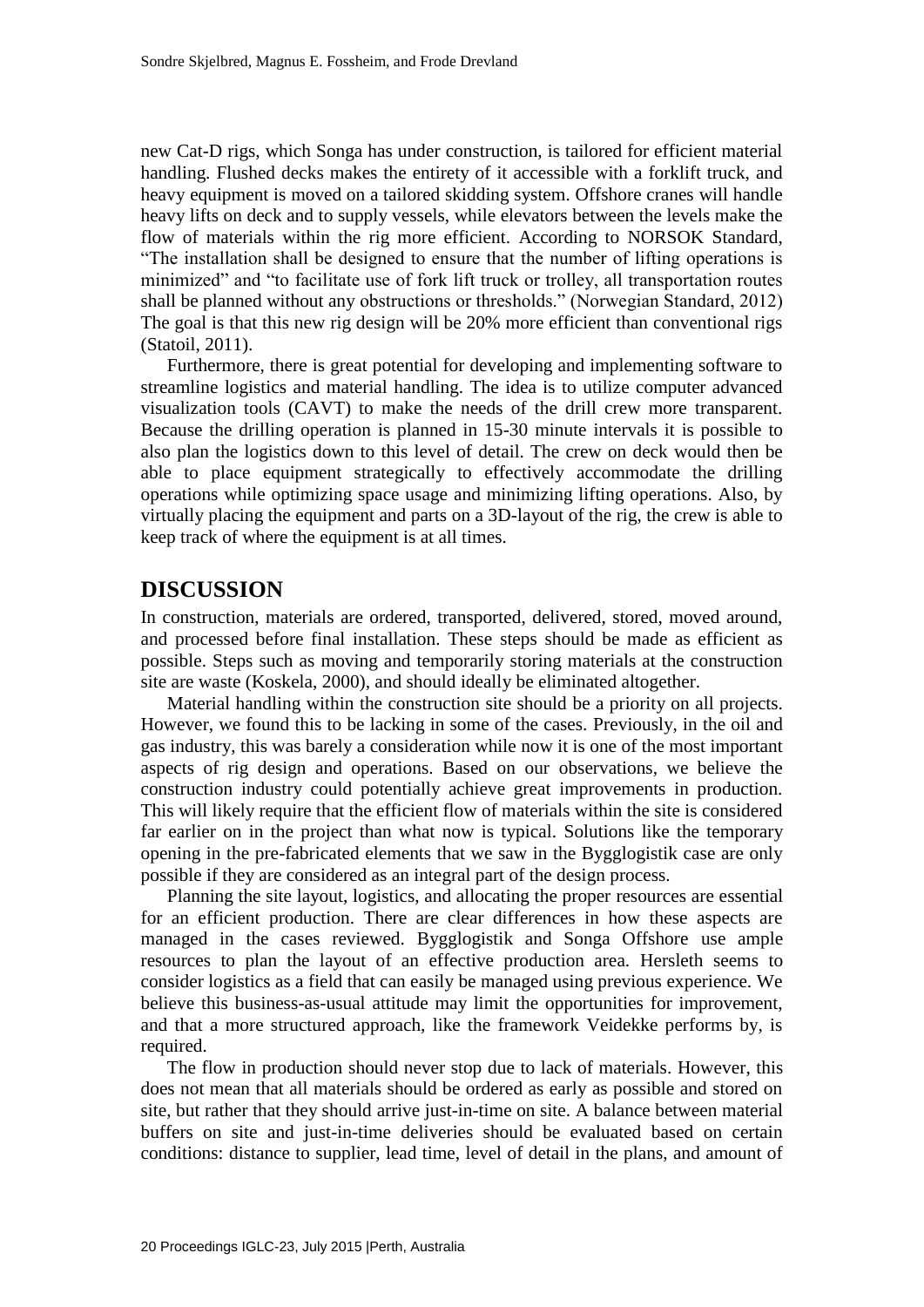storage space on site. Buffers should be larger if these conditions does not favor the contractor. Naturally, there will need to be larger buffers on an oilrig offshore compared to a rural construction site.

All the companies had different approaches regarding the process of ordering materials. They all identified material requirements in the forward planning, but on different levels of accuracy. The cases with a structured delivery schedule with material lead times, critical order dates, and person responsible minimized the risk of forgetting materials. However, there is a clear potential for further improvement in the construction industry, by learning from the detailed planning done in the oil industry.

Delivery from material suppliers is another area of improvement, which can increase the efficiency. The delivery requirements for the material suppliers should be thought out and clear. Bygglogistik negotiates efficient delivery and packaging solutions during procurement to avoid having to pay an extra fee for this later in the construction process. This provides savings in terms of time and cost.

Implementing software can greatly contribute to managing logistics and creating transparency for stakeholders. LogNet, employed by Bygglogistik, is a good example of this. The software creates transparency for project participants by providing realtime information about when materials are arriving and which handling resources are at their disposal. Songa's idea for CAVT-software and their ERP-system is also a good example of software that contributes to efficient operations and production.

We believe that all projects could benefit from better management of logistics and site organization. However, it seems clear that the projects with difficult conditions like limited space, poor transparency and a congested environment will have a greater room for improvement. Hiring a company like Bygglogistik on a small rural project would likely be overkill, the cost would outweigh the benefits. On the other hand, using a structured approach, like the one employed by Bygglogistik, might be necessary for a large complex urban project.

# **CONCLUSION**

Based on the findings from the cases, which are discussed above, it is clear that site organization and logistics is managed differently in the oil and gas industry compared to construction. It seems that the construction industry can learn from the oil industry in regards to managing their production as a flow of materials. Achieving efficient logistics to and within the worksite is a substantial contributor to efficient operations, which is also the case in the construction industry.

With regards to how site organization and logistics should be approached, there are four points that we found to be relevant to all projects:

- Site organization and logistics should be planned at an early stage
- Software tools are beneficial in managing site organization and logistics.
- A structured approach is necessary for optimal performance
- The approach has to be tailored based on project complexity

In this paper, we have barely scratched the surface on the topic of site organization and logistics in construction projects. Based on what we have found of literature on